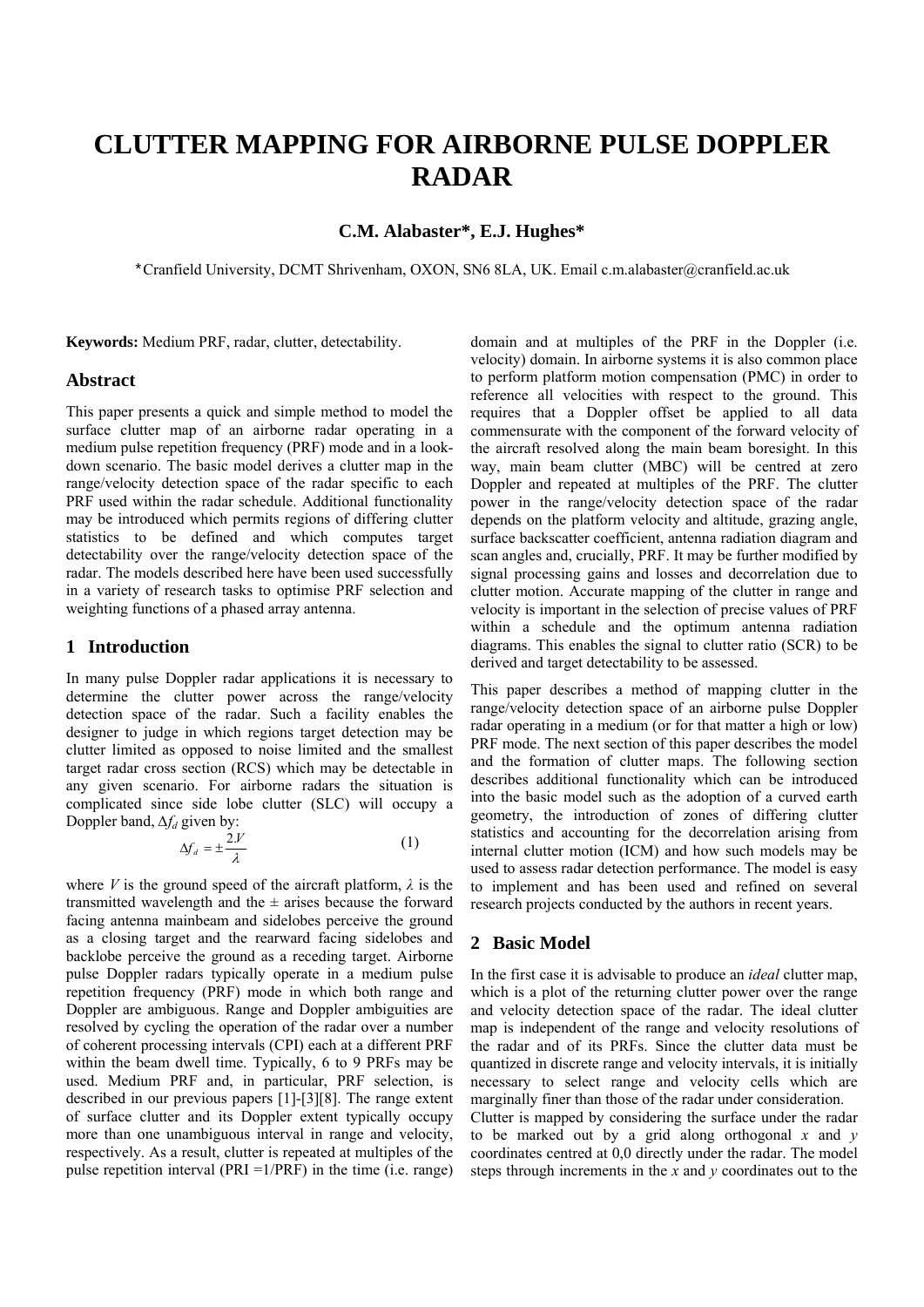maximum range of interest. At each location the model computes the slant and ground ranges and the resolved Doppler shift along the line of sight to the radar together with the grazing angle using simple trigonometrical identities.

An important aspect of the clutter mapping process is the resolution of the increments along the *x/y* coordinate system. At each location, the clutter backscatter coefficient is derived and clutter radar cross section  $(RCS<sub>C</sub>)$  is computed on the basis of a clutter area equal to the square of the *x/y* resolution. Ideally, the  $x/y$  resolution should be finer than the radar range resolution since otherwise there will be large clutter patches appearing in some resolution cells and nothing in neighbouring cells. However, *very* fine *x/y* resolution is unnecessary and increases the computational time. A reasonable compromise is to set the *x/y* resolution to marginally less than the radar range resolution. The clutter backscatter coefficient (BSC) is a function of the grazing angle,  $\theta$ <sup>*g*</sup>, which is computed for each point in the clutter modelling process. A suitable function relating BSC to grazing angle may be defined as:

$$
BSC = \sigma_0 \sin(\theta_g) + \sigma_{0V} w \exp\left(\frac{-(90 - \theta_g)}{\theta}\right) \tag{2}
$$

in which  $\log_e(\sin 70^\circ/A)$  $heta = \frac{-20}{\sqrt{1-\frac{20}{c^2}} \arctan \theta}$  and 0 0  $A = \frac{\sigma_{0V}}{\sigma_{0}}$ 

*w* is a statistical parameter defined by the probability density function (PDF) appropriate to the clutter,  $\sigma_{0V}$  defines the BSC at normal incidence and  $\sigma_0$  defines the BSC at a mid grazing angle. The function defined by (2) provides a good fit to measured data [5],[6]. Clutter was generated using a variable with a Weibull power distribution given by:

$$
w = B \sqrt{1 - \ln(U)} \tag{3}
$$

where *U* is a uniformly distributed random number in the range  $[0,1]$ , *B* is the distribution spread and *C* is the shape parameter. For land clutter typical values are  $B = C = 1$ whereas for sea clutter  $B = 0.1$  and  $C = 0.65$  are typical. Should the statistical variation not be required, one may use the mean value of the clutter distribution. The mean of (3) is given by:

$$
mean = B. \Gamma \left( \frac{(C+1)}{C} \right) \tag{4}
$$

where  $\Gamma$  denotes the gamma function.

For land clutter  $B = C = 1$  and therefore the *mean* =  $w = 1$ . The dependence of BSC on grazing angle is depicted in Figure 1 in which  $w = 1$  and in which the solid line refers to the case of  $\sigma_0 = -13$  dBm<sup>2</sup> and  $\sigma_{0V} = -5$  dBm<sup>2</sup> and the dashed line refers to the case of  $\sigma_0 = -22$  dBm<sup>2</sup> and  $\sigma_{0V} = -15$  dBm<sup>2</sup>. The higher values have been used here.

Finally, the clutter radar cross section is derived from:

$$
RCS_C = \text{BSC} \times (x/y \text{ resolution})^2 \tag{5}
$$

The power of the clutter returns is then calculated using the following form of the radar range equation in which the  $RCS<sub>C</sub>$ 

is cascaded with the transmitting and receiving antenna gains along the line of sight to the radar by reference to the appropriate antenna radiation pattern data.

$$
clutter power = \frac{P_T.G_T.G_R.\lambda^2.RCS_C}{64.\pi^3.R_s^4}
$$
 (6)

where  $P_T$  = peak transmitted power  $G_T$  = transmitting antenna gain  $G_R$  = receiving antenna gain  $R_S$  = slant range



Figure 1: Surface Clutter Back Scatter Coefficient vs. Grazing Angle for Two Different Scattering Conditions

The solution to (6) requires that full knowledge of the transmitting and receiving antenna gains,  $G_T$  and  $G_R$ , at any desired azimuth and elevation steering angles are available. This may be derived from a model of the antenna and is considered outside the scope of this paper.

A display of the returning clutter power against range and velocity may be derived. An example is given in Figure . From Figure one may observe the spectral band of clutter, the stripes corresponding to SLC and a region of intense clutter centred at around velocity cell 2800 and range cell 100 which is the main beam footprint on the ground (MBC). The next stage of the computation entails the production of a *folded* clutter map in which the clutter amplitude from the full detection space of the radar is folded into one ambiguous range and Doppler interval, both of which are PRF dependent. Furthermore, it is now desirable to plot folded clutter map data within range and velocity increments corresponding to the radar range and velocity resolution, both of which may also be PRF dependent. Thus a folded clutter map always has a number of Doppler cells equal to the FFT size but a variable number of range cells which is equal to the number of range cells in one PRI. For radars operating over multiple PRFs, a folded clutter map unique to each PRF must be derived. However, the data of the ideal clutter map is not dependent on PRF and may be used as the basis for each folded clutter map. Thus a repeat of the lengthy clutter simulation is not required for each PRF.

The clutter power calculated from the ideal clutter map is read out from each pixel in the image and assigned to its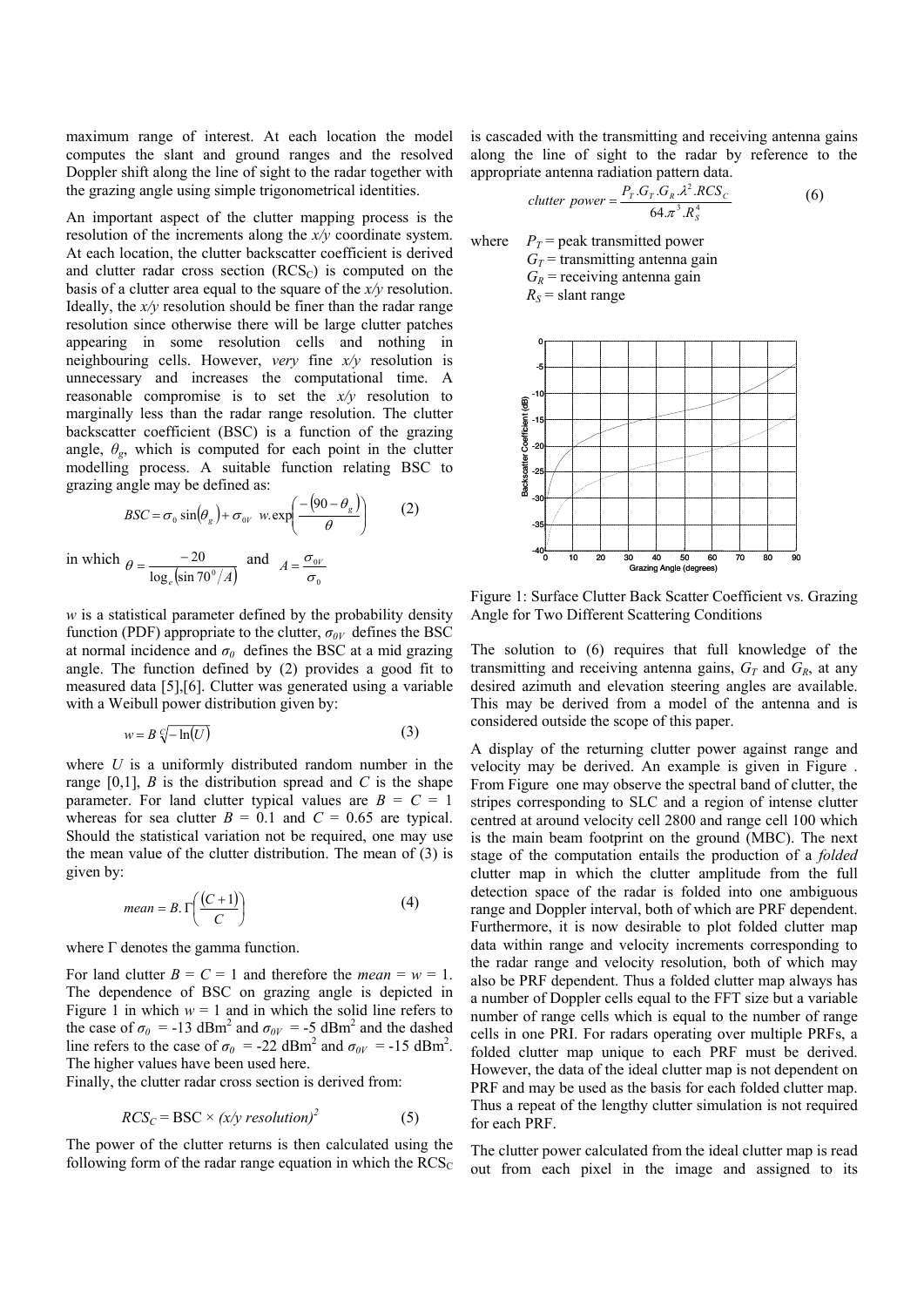appropriate range and velocity cell. For range, the operation runs as:

range cell = 
$$
\frac{R}{R_{res}}
$$
 modulo  $\left(\frac{R_{mu}}{R_{res}}\right)$  (7)

where  $R = range$ 

 $R_{res}$  = range resolution,

 $R_{mu}$  = maximum unambiguous range and  $(R_{mu} = c/2.f_r)$  where  $c$  = speed of propagation,  $f_r$  = PRF

The quantity  $\left(\frac{R_{mu}}{R}\right)$ ⎠ ⎞  $\parallel$ ⎝ ⎛ *res mu R*  $R_{mu}$  represents the number of range cells in

one receiving period.

Similarly, for Doppler, the Doppler cell is defined as:

Doppler cell = 
$$
\frac{f_d}{f_{dres}}
$$
 modulo  $\left(\frac{f_r}{f_{dres}}\right)$  (8)

where  $f_d$  = Doppler frequency  $f_{dres} = \text{Doppler resolution} (f_{dres} = f_r / FFT \text{ size})$ 

The quantity  $\left(\frac{f_r}{f} = FFT\ size\right)$ ⎠ ⎞  $\parallel$ ⎝  $\left(\frac{f_r}{f_{\text{dres}}} = FFT\,\,size\right)$ *f dres*  $r_{r} = FFT \sin \theta$  represents the number of

Doppler cells within one PRF interval. Doppler and Doppler cells can then be readily translated to the velocity domain, *V*, by the relationship:



Velocity Cell 500 1000 1500 2000 2500 3000 3500 4000 4500

-280

Figure 2: Ideal Clutter Map

A constant fixed noise power level of  $k.T_0.B_n.F$  is added in to every cell of the folded clutter map, in which *k* is Boltzmann's constant =  $1.38 \times 10^{-23}$ ,  $T_0$  is a standard temperature of 290K,  $B_n$  is the noise bandwidth = (transmitted pulse width)<sup>-1</sup> and  $F$  is the noise figure. Clutter amplitudes are read out of the ideal clutter map, range and Doppler gated and added into the appropriate cells of the folded clutter map on top of the noise power and any previously calculated clutter signals. Clutter power is also subject to a processing gain of the FFT size but then to subsequent signal processing, transmit and receive losses, atmospheric attenuation and additional losses due to the ICM effects (see next section). PMC is applied by pre-calculating the Doppler gate of the centre of the main beam and applying this as an offset to the Doppler gated clutter. The total clutter and noise power is then stored in a two-dimensional matrix (range cell vs. Doppler cell) and displayed on a folded clutter map. An example of a folded clutter map is given in Figure 3. The final stage entails the production of the *unfolded* clutter map. The folded clutter map may be unfolded to cover the complete range/velocity detection space specified by the radar model by tiling the folded clutter map as many times as necessary. An example unfolded clutter map is given in Figure 4.



Figure 3: Folded Clutter Map



Figure 4: Unfolded Clutter Map

## **3 Additional Functionality**

Having derived (unfolded) clutter maps for each PRF, scan angle and platform scenario it is now possible to consider several embellishments to the basic modelling procedure. It is also appropriate to consider how such maps may be utilised for the assessment of system detection performance.

#### **3.1 Curved Earth Geometry**

When considering a curved earth geometry, the slant range increases and the grazing angle reduces compared with their flat earth counterparts. The grazing angle adjusted for the curved earth geometry is given by: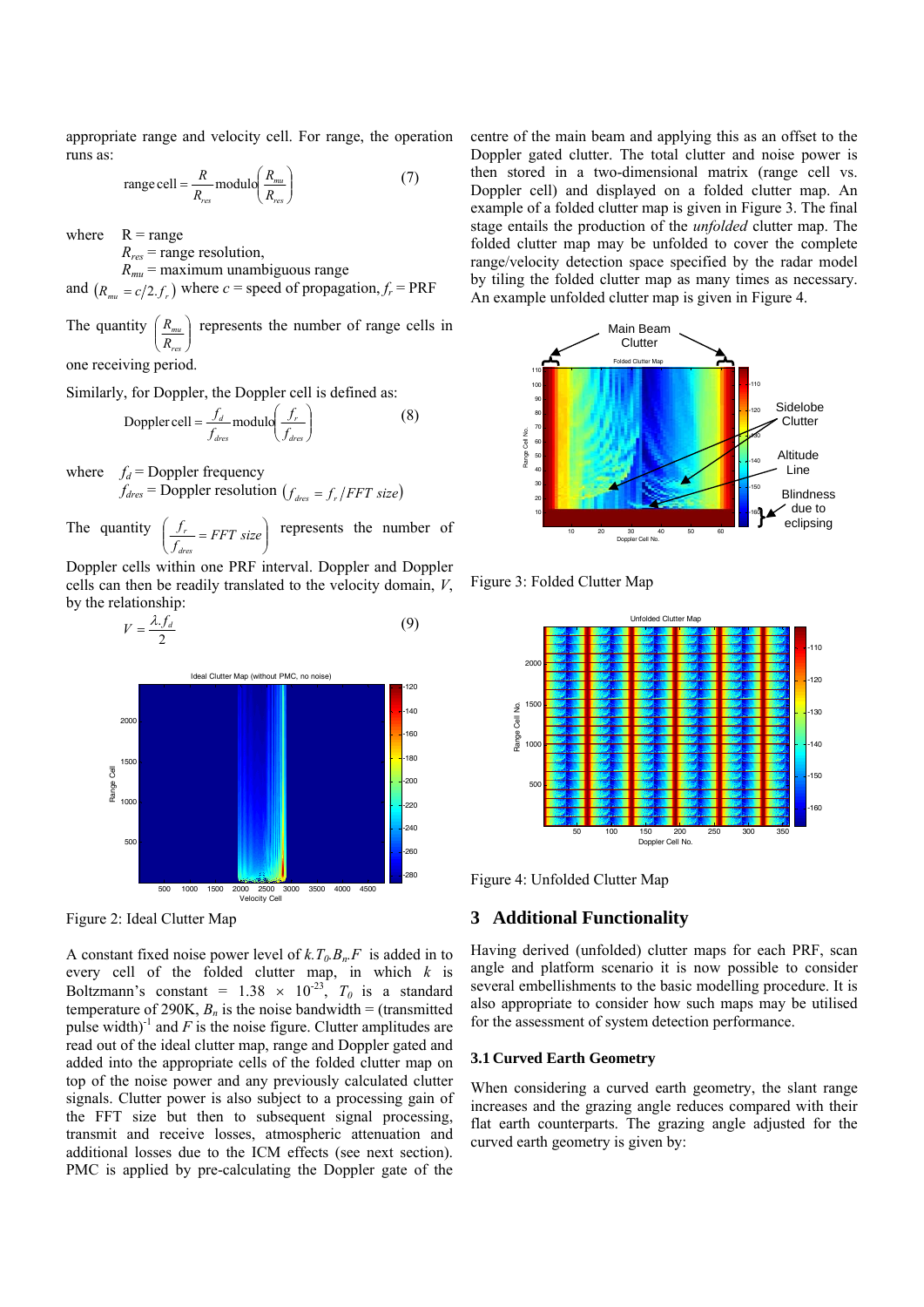$$
\theta'_{g} = \sin^{-1}\left(\frac{(r_e + h)^2 - r_e^2 - R_S^2}{2.R_s r_e}\right)
$$
 (10)

where  $r_e$  = the earth radius.

In truth, the allowance for a curved earth has minimal effect on the clutter maps and target detectability.

#### **3.2 Internal Clutter Motion (ICM)**

Internal clutter motion (ICM) may be included within the clutter model, leading to a small broadening of the clutter region. The ICM is modelled as a spread of velocities which have a Gaussian density function [6], which leads in practice to phase and amplitude modulation of the received pulse train. The probability density distribution of the velocity modulation,  $p(v)$ , can be described as in (11):

$$
p(v) = \frac{1}{\sigma_{cv} \sqrt{2\pi}} \exp\left(\frac{-v^2}{2\sigma_{cv}^2}\right)
$$
 (11)

where *v* is velocity in m/s and  $\sigma_{cv}$  is the standard deviation of the clutter internal motion in m/s. The relative power in each velocity cell may be calculated by integrating (11) over each cell interval, with the 0m/s cell being defined as having limits of  $\pm V_{res}/2$ , where  $V_{res}$  is the velocity resolution of the current PRF. (12) details the integration process for each cell of index *i*, with  $i = 0$  indicating the central cell, and  $\pm i$  stepping through the neighbouring cells (*i* is an integer), resulting in the power contribution in each velocity cell, *Pi*.

$$
P_i = \int_{i-V_{\text{res}}/2}^{i+V_{\text{res}}/2} p(v) dv
$$
 (12)

 A clutter standard deviation of 1.5m/s appears to be appropriate for the deviation expected from rain and chaff [7 table 15.1]. With a 1.5m/s standard deviation and Gaussian profile, the central velocity cell retains approximately 38% of the original power for a typical schedule (7ms CPI), with the remaining power spread over the close adjacent velocity cells. A 1m/s standard deviation leads to the central velocity cell retaining approximately 56% of the power and provides a match to the upper-end of anticipated heavy sea clutter. A 0.2m/s standard deviation would be appropriate for agricultural land clutter.

#### **3.3 Zones of Differing Clutter Statistics**

Regions of differing clutter statistics may be defined by a variation in the clutter parameters (*A, B, C, w,*  $\sigma_{0V}$ *,*  $\sigma_0$  or  $\theta$ equations (2) to (4)) over ranges of the *x* and *y* coordinates, as required. This has been done in order to define parameters appropriate to sea clutter to one side (negative  $\hat{x}$ ) and land clutter on the other side (positive  $x$ ) of an aircraft's flight path [1]. The simple Cartesian coordinate system of spatial sampling used in this model makes this type of clutter zoning very easy to implement.

#### **3.4 Assessment of Target Detectability**

Target detectability over the full range/Doppler detection space of interest is conveniently represented by a *detectability*  *map* [1], [4]. The probability of detection of a discrete target at any range/Doppler cell of interest depends on the number of PRFs in which the range/Doppler cell is not blind (either due to eclipsing or MBC rejection) and the probability of detection in each PRF, as determined by the signal to noise plus clutter ratio (SNCR) of the cell. In generating a detectability map the unfolded clutter maps of all PRFs in the schedule need to be overlaid and read at a common resolution which can be no finer than the coarsest resolution of any of the unfolded clutter maps. The clutter amplitudes at each range/velocity cell need to be assessed in order to judge the necessary target RCS required to exceed the noise plus clutter with the required SNCR. A detectability map can therefore be derived over the full range and Doppler detection space of the radar and denotes the minimum target RCS required for detection at each range and Doppler cell in an appropriate number of PRFs (often three). The detectability map may be thresholded at a given fixed RCS to indicate regions where a target of the given RCS would be visible/not visible. This thresholding forms the classic blind zone map for a medium PRF schedule. An example detectability map is given in Figure 5 based on a required detection  $SNCR = 0dB$  in at least three PRFs from a total of eight. Should a more realistic SNCR of, for example, +13dB be required for detection, one need only apply a 13dB offset to the detectability map data.



Figure 5: An example Detectability Map

Detectability maps are a useful means of characterizing relative performances in clutter. Each detectability map is valid given the assumptions made in the radar, antenna and clutter models and therefore comparisons between detectability maps are also valid. Furthermore, comparisons remain valid irrespective of any offsets which may be applied to the detectability maps (e.g. to set a detection criterion of SNCR  $\ge$  +13dB) so long as a constant offset is applied to all detectability maps.

In many design applications it is necessary to compare two detectability maps in order to judge relative performances. Typically, a detectability map contains a total of around  $10<sup>5</sup>$ to  $10^6$  range/velocity cells (pixels) and is stored as a twodimensional array in which each element corresponds to a range/velocity cell. Since each pixel (element) refers to a consistent range/velocity cell, comparisons between two detectability maps can be made by comparing their matrix